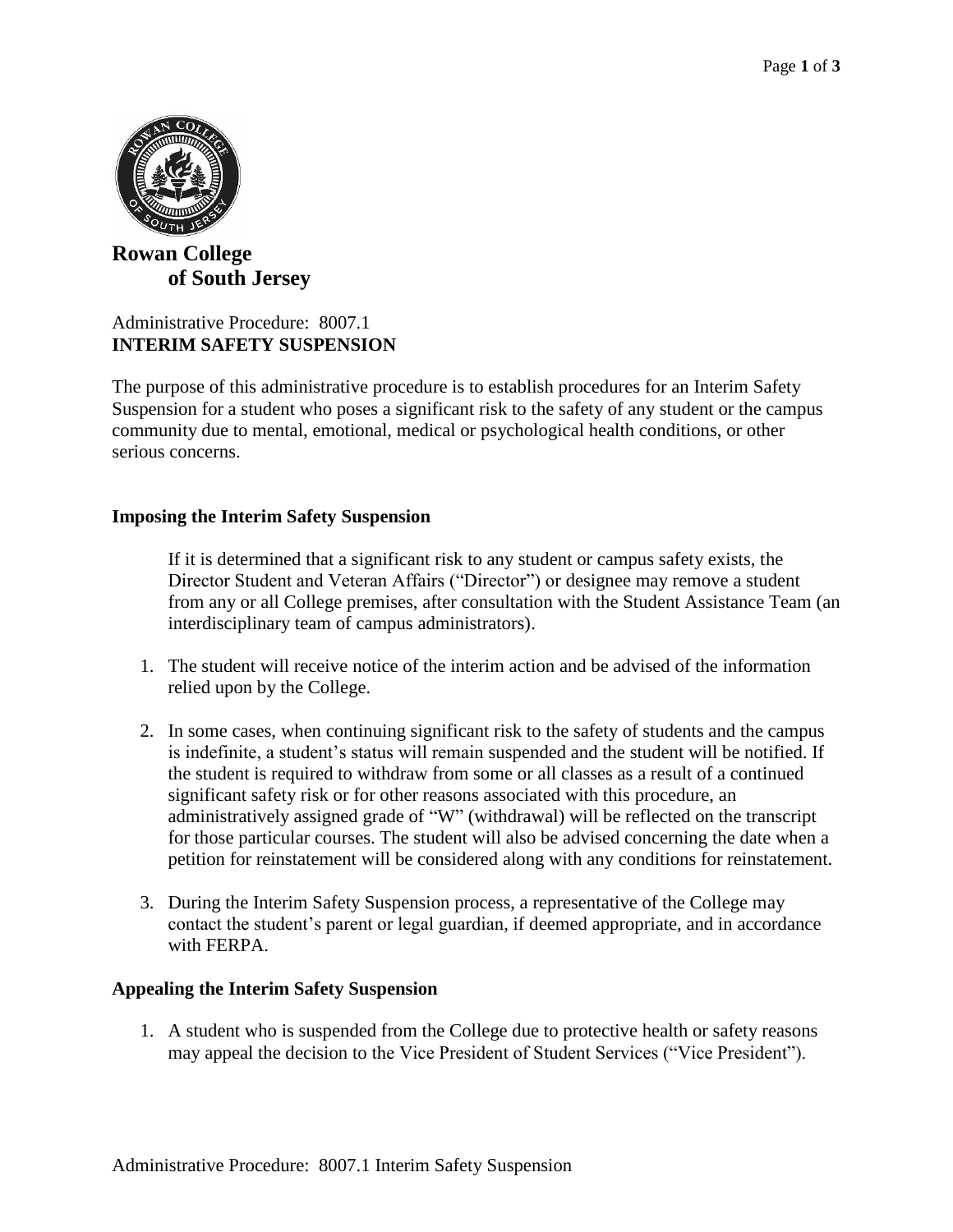- 2. The appeal must be in writing stating the reasons for the appeal and must be received within five (5) business days of the date the student received notification of the suspension from the Director.
- 3. Prior to the review, the student will be provided with the following:
	- The opportunity to review any reports or other evidence relied upon by the Director (or designee) in issuing the interim suspension;
	- A written statement providing an explanation of the reasons for involuntary safety suspension and information relied upon; and
	- Following the review, the Vice President (or designee) will determine whether to:
		- $\triangleright$  Uphold the interim suspension; or
		- $\triangleright$  Reinstate the student with appropriate accommodations and/or subject to specified conditions as dictated by the individualized needs of the student.
- 4. A written decision providing reasons and any conditions will be issued to the student within five (5) business days of the conclusion of the review unless extended by the Vice President.
- 5. The decision of the Vice President is the final decision of the College.

### **Reinstatement from an Interim Safety Suspension**

- 1. A student seeking reinstatement from an interim safety suspension will be asked to provide information demonstrating that a significant risk of any student, or the campus community no longer exists.
- 2. Acceptable evidence includes a report from a licensed psychiatrist, psychologist, or physician (pertaining to the situation) that states the student is able to safely return to the educational environment and can engage in the following activities without creating a significant risk to any student or campus community:
	- a. attend class;
	- b. perform assigned tasks; and
	- c. if assigned to a residence area, live under only general supervision and in the company of one or more students.
- 3. If a student's return is conditioned upon accommodations, the report from the healthcare provider must outline the accommodations requested.
- 4. The College's licensed psychologist or health and wellness professional will review the report and meet with the student. If necessary, and with the student's written consent, the College's licensed psychologist or health and wellness professional may consult directly with the evaluating psychiatrist, psychologist, or physician.
- 5. After the review, the College's licensed psychologist or health and wellness professional will make a written recommendation regarding the student's continued attendance and